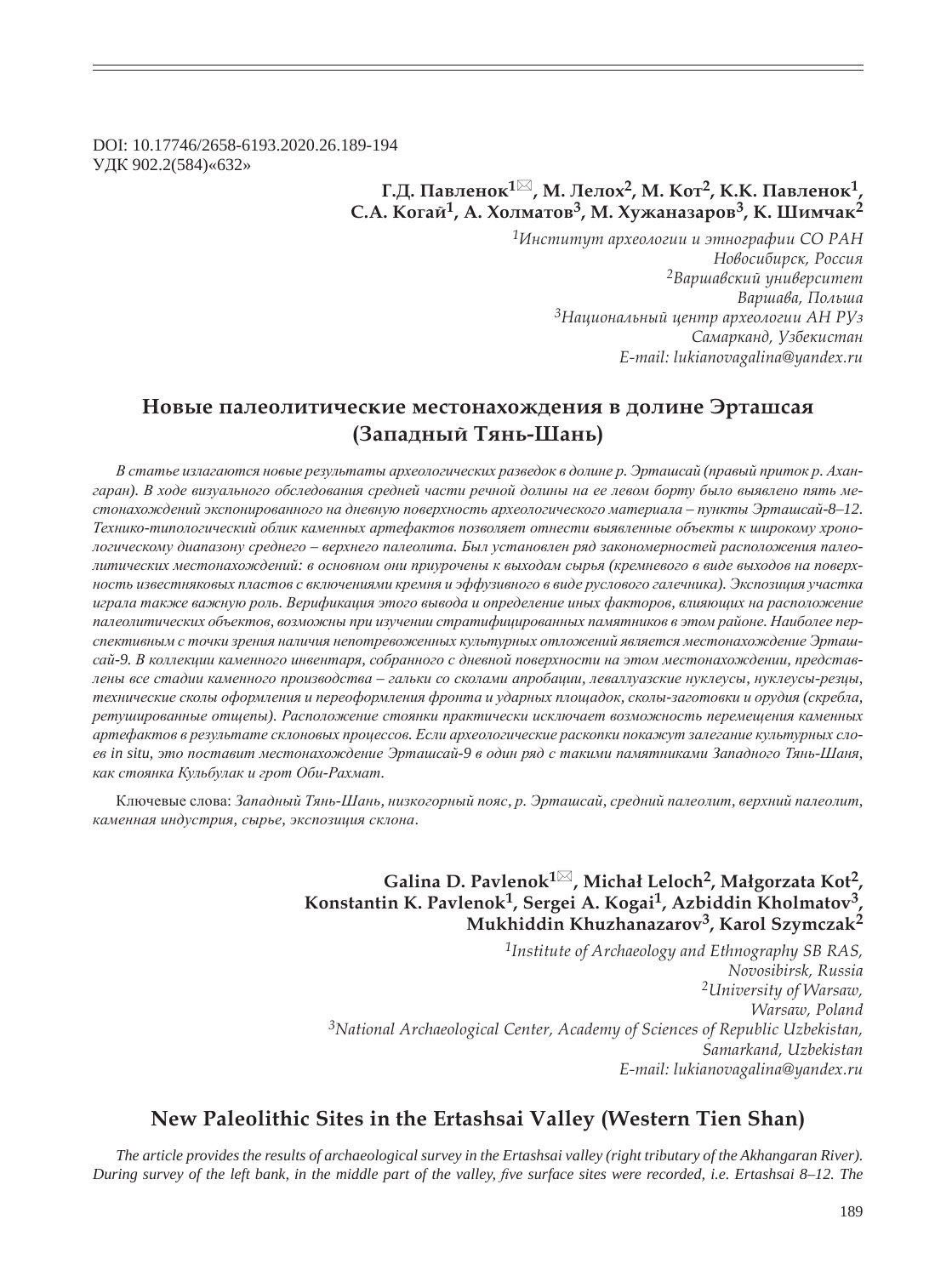*technical and typological features of lithic artefacts make it possible to attribute the sites to a wide chronological range of* the Middle and Upper Paleolithic. Some patterns in the location of the discovered Paleolithic sites were identified: they are *mainly confined to the outcrops of raw materials (flint in the form of outcrops of silicified limestone strata and effusive in the form of channel gravel). Also, slope exposure played an important role. To confirm this conclusion, stratified sites are needed* in this area. The Ertashsai-9 site is the most promising in terms of presence of in situ culture-bearing deposits. All stages of *lithic production are presented in the collection of artifacts collected from the surface at this site – pebbles with approbation removals, Levallois cores, burin cores, core trimming elements, front and striking platforms design and reshaping, blanks and tools (side-scrapers, retouched À akes). The location of the site virtually excludes the possibility of the artifacts' redeposition as a result of slope processes. If archaeological excavations show the occurrence of cultural layers in situ, this will put the Ertashsai-9 site on a par with the sites of the Western Tien Shan such as the Kulbulak site and the Obi-Rakhmat grotto.*

Keywords: *Western Tien Shan, low-mountain relief, Ertashsai River, Middle Paleolithic, Upper Paleolithic, lithic industry, raw material, slope exposure.*

В результате археологического обследования долины р. Эрташсай (одного из крупных правых притоков р. Ахангаран) в 2018 г. было выявлено семь пунктов сбора подъемных материалов палеолитического облика, названных соответственно Эрташсай-1–7 [Павленок и др., 2019]. В полевом сезоне 2019 г. Среднеазиатским археологическим отрядом ИАЭТ СО РАН были продолжены разведочные работы этой местности (рис. 1, 2).

Средняя часть долины Эрташсая сложена выходами известковых пород, которые покрыты чехлом рыхлых отложений, изрезанным распадками временных водотоков. Наличие многочисленных источников воды является одним из наиболее значимых факторов, определяющих высокую перспективность этого района с точки зрения обнаружения объектов каменного века. Вероятность нахождения палеолитических местонахождений значительно повышал и тот факт, что в русле Эрташсая в значительном количестве были обнаружены пригодные для расщепления эффузивные горные породы в виде речных галек. Именно этот



 $\bullet$  2 1

Рис. 1. Карта расположения исследуемого района в долине р. Ахангаран.

 $1$  – район археологических разведок (среднее течение р. Эрташсай); 2 – палеолитические местонахождения.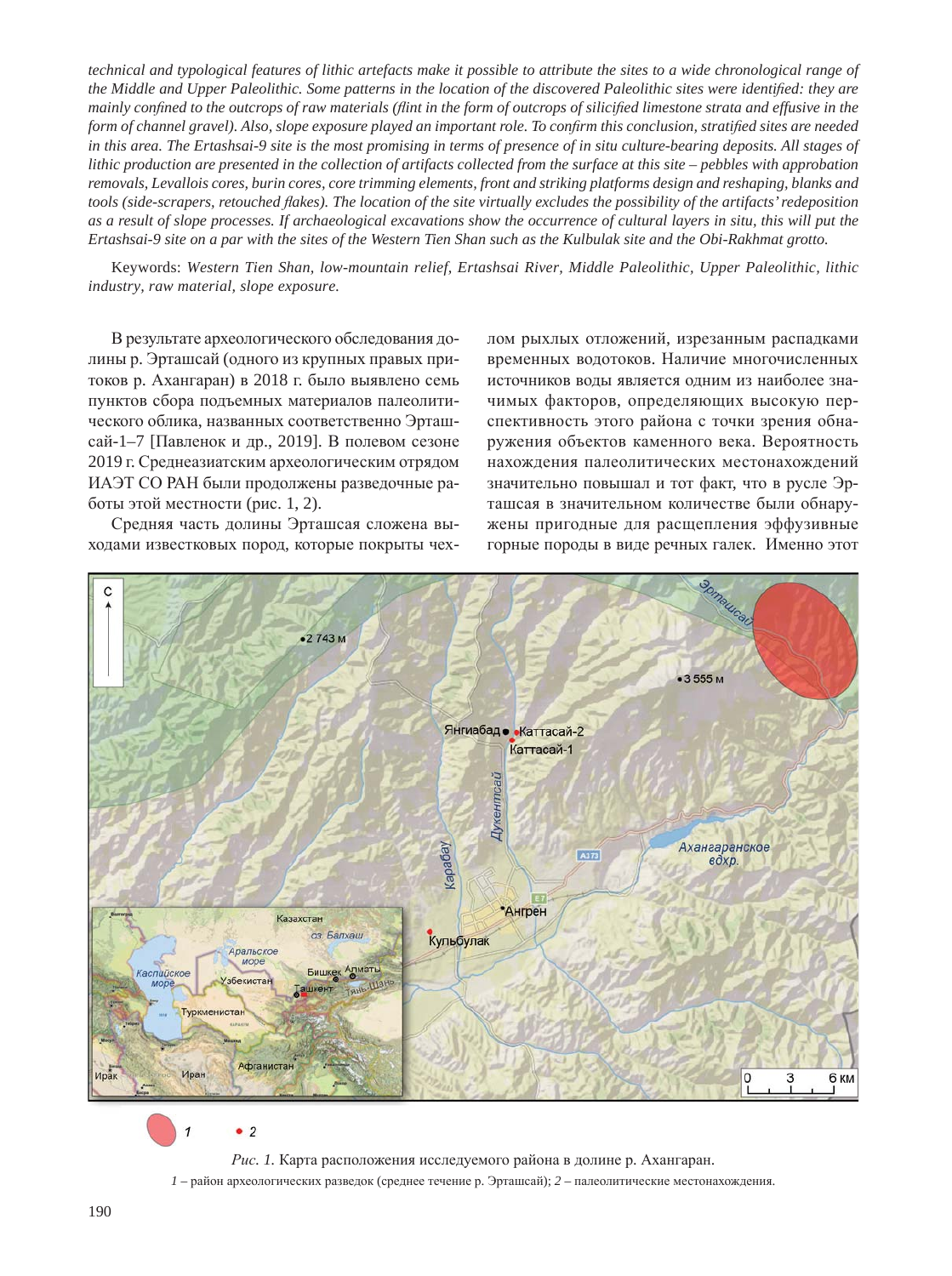

Рис. 2. Карта расположения стоянок Эрташсай-8–12.



Рис. 3. Выходы известняка по левому борту долины р. Эрташсай.

тип сырья использовался древнейшим населением в долине р. Каттасай (ок. 25 км к западу от Эрташсая) (см. рис. 1). Важным элементом строения долины выступило наличие выходов известняка, которые, чаще всего, сопровождаются наличием кремня (рис. 3). Близкие высотные отметки для обеих долин повышали шанс нахождения новых местонахождений в долине р. Эрташсай.

В результате разведок 2019 г. в долине р. Эрташсай было выявлено пять новых объектов каменного века (Эрташсай-8–12), приуроченных к склонам южной экспозиции на левом берегу реки в средней части ее долины (см. рис. 1, 2). Наиболее северное *местонахождение Эрташсай-8* (см. рис. 2) приурочено к слабо задернованному склону глубокого каньона. В ходе обследования на современной дневной

поверхности объекта было обнаружено пять артефактов, которые, вероятно, были смещены вниз по склону с мест изначального залегания. Два изделия представляют собой орудия среднепалеолитического типологического ряда: удлиненное двойное прямо-выпуклое скребло и удлиненное двойное выпукло-вогнутое скребло (рис. 4, 1, 2). Также коллекция включает несколько грубых отщепов с сохранившимися участками корки на дорсальной поверхности (3 экз.). На основании анализа морфологии артефактов археологический объект был предварительно определен как среднепалеолитический. Однозначно смещенный характер комплекса, а также его малочисленность и отсутствие технологически значимых изделий в коллекции дали основания признать его малоперспективным для дальнейших исследований.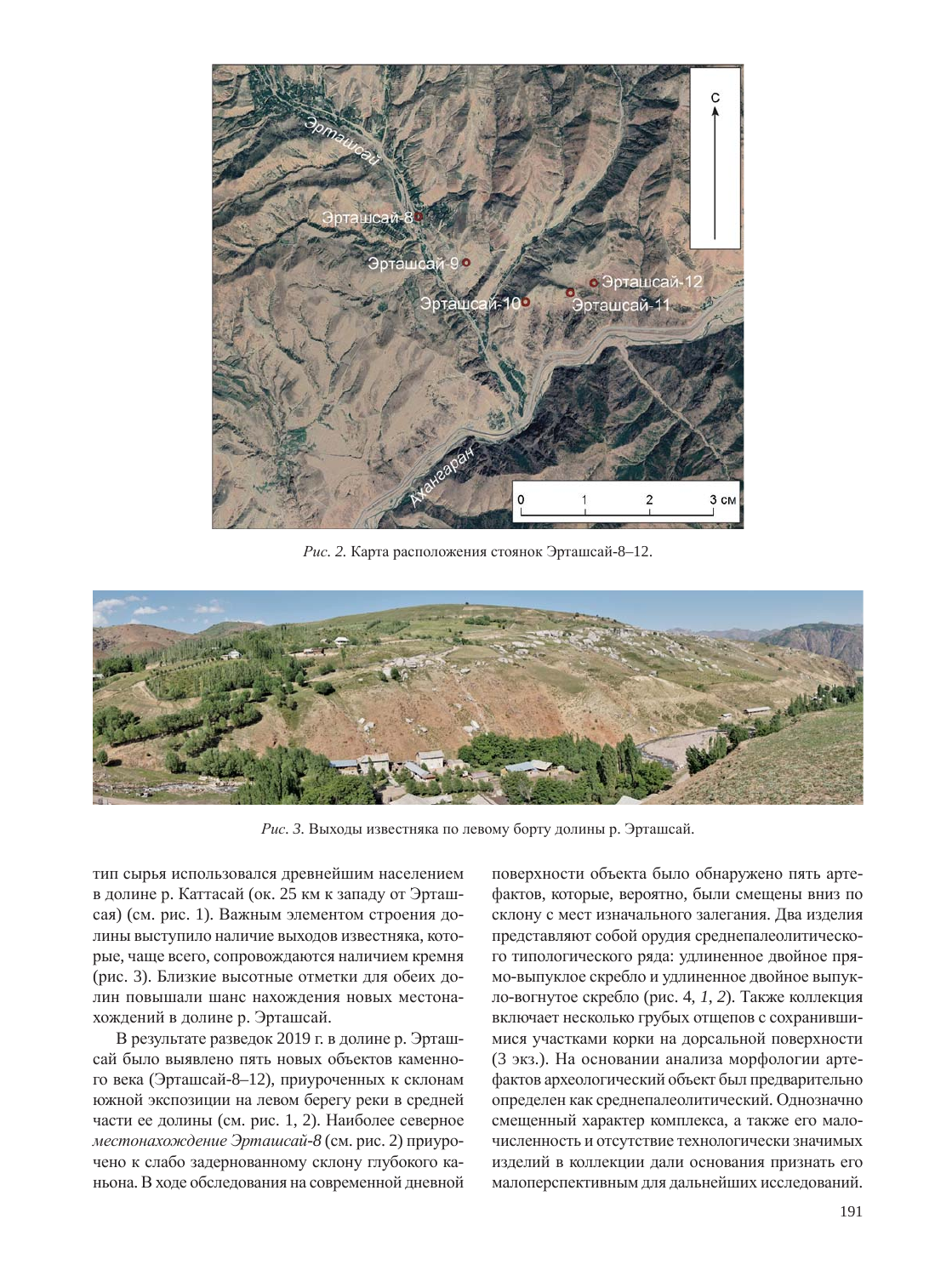

Рис. 4. Каменные артефакты новых местонахождений долины р. Эрташсай.  $1, 2$  – Эрташсай-8; 3–8 – Эрташсай-9; 9 – Эрташсай-10;  $10$  – Эрташсай-11;  $11, 12$  – Эрташсай-12.

Местонахождение Эрташсай-9 занимает открытую протяженную слабо задернованную площадку, расположенную на склоне (угол наклона 10–20° по направлению к реке) (см. рис. 1, 2). В ходе обследования был обнаружен 71 артефакт. Рядом с участком с экспонированным на дневную поверхность археологическим материалом присутствуют обнажения известковых пород с выходами пригодного для расщепления кремня (см. рис. 3). Обращает на себя внимание то, что только восемь найденных изделий выполнены из кремня, остальные – из метаморфических и эффузивных горных пород. Несмотря на немногочисленность коллекции, в ней представлены все стадии каменного производства (рис. 4, 3–8):

гальки и желваки с первичными сколами апробации – 5 экз.; нуклеусы (выполнены в технике леваллуа) – 7 экз.; нуклеусы-резцы – 2 экз.; сколы декортикации и первичного оформления нуклеусов - 13 экз.; сколы заужения фронта – 11 экз.; сколы оформления ударной площадки – 5 экз.; сколы восстановления рельефа рабочей поверхности – 5 экз.; сколы-заготовки – 12 экз.; отходы производства – 11 экз. Орудийный набор включает четыре экземпляра - продольные одинарные скребла (2 экз.), поперечное одинарное скребло, отщеп с нерегулярной ретушью. В качестве заготовок орудий выступили крупный скол декортикации, скол первичного оформления нуклеуса, скол-заготовка и технологически неиден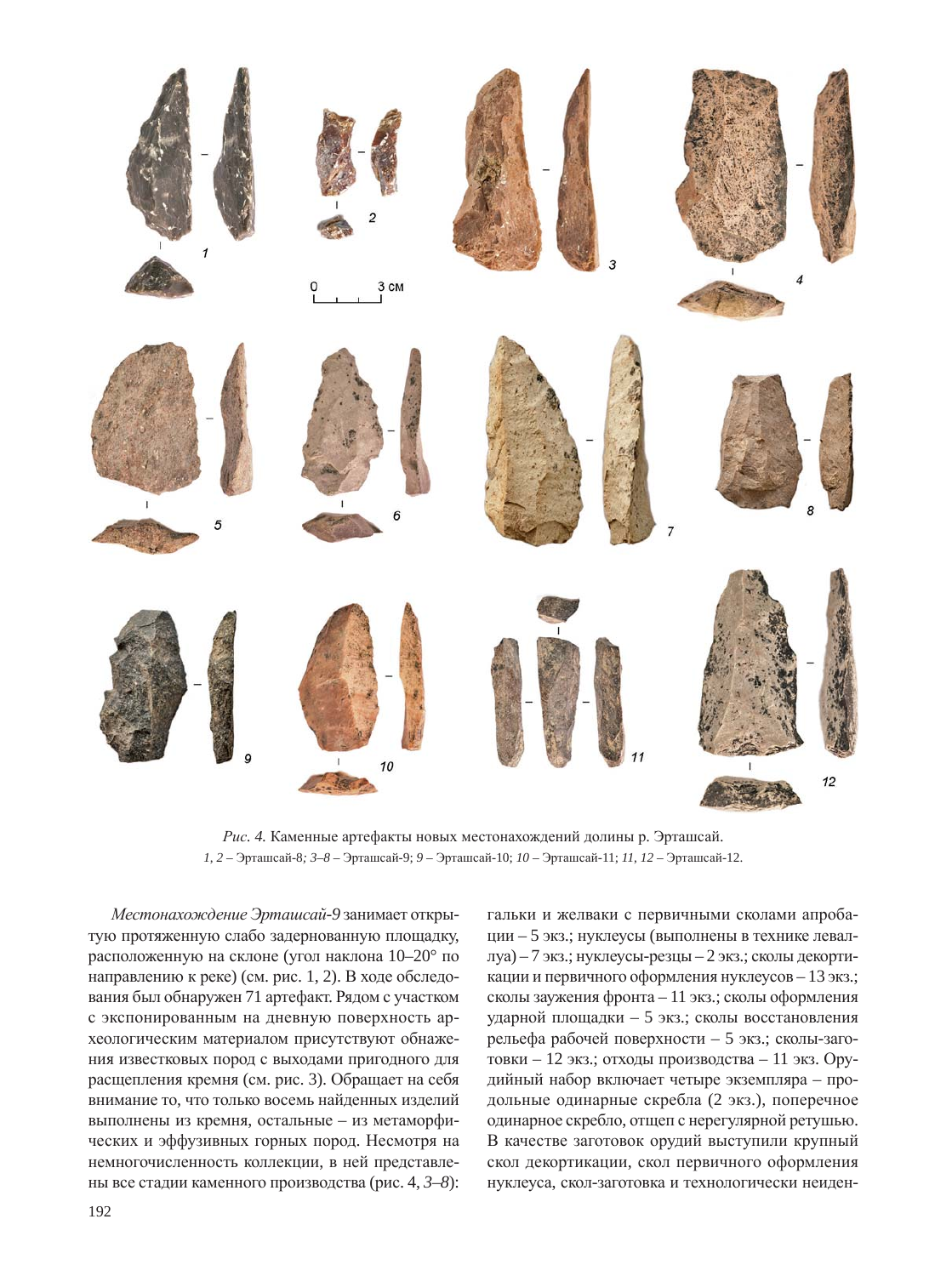тифицируемое изделие, отнесенное к отходам производства. Результаты предварительного технико-типологического анализа позволяют отнести стоянку к заключительной фазе среднего палеолита. В пользу этого определения указывает значительное сходство применяемой стратегии утилизации каменного сырья к той схеме расщепления, которая была прежде реконструирована по материалам памятника Каттасай-1 [Krajcarz et al., 2016].

Местонахождение Эрташсай-10 представляет собой открытую слабозадернованную площадку, расположенную под углом от  $10^{\circ}$  до  $20^{\circ}$ , на хребте, вытянутом с запада на восток согласно направдению р. Ахангаран (см. рис. 1, 2). Наличие на этом же склоне южной экспозиции еще двух вновь выявленных археологических объектов (местонахождения Эрташсай-11 и -12) указывает на то, что участок слияния магистральной р. Ахангаран и его правого притока р. Эрташсай был наиболее благоприятным местом для расселения древнейших человеческих сообществ на изучаемой территории. В ходе обследования местонахождения Эрташсай-10 было обнаружено 25 каменных артефактов, из которых 14 выполнены из эффузивных и метаморфических пород, а  $11 -$  из кремня. Коллекция содержит малое количество изделий, место которых в технологической цепочке может быть реконструировано достоверно (см. рис. 4, 9). К ним относятся сколы декортикации - 4 экз.; скол первичного оформления нуклеуса – 1 экз.; сколы оформления рабочей поверхности нуклеуса – 2 экз.; скол восстановления рельефа рабочей поверхности нуклеуса – 1 экз.; скол-заготовка (с пропорциями пластины) – 1 экз. Единственное орудие – пластина с нерегулярной ретушью. Остальной дебитаж представлен отщепами и обломками. Отщепы в основном представлены асимметричными изделиями четырехугольной формы, с нерегулярным сечением и профилем, частым наличием кортикальной поверхности на дорсальной, что типично для стоянок-мастерских. Сколы снимались, как правило, параллельно однонаправленно, но есть единичные экземпляры со встречной огранкой. Ударные площадки в основном гладкие или естественные, встречаются несколько предметов с двухгранными площадками. На основании результатов предварительного технико-типологического анализа хронология стоянки была определена в широких границах: средний палеолит – верхний палеолит. Обращает на себя внимание практически равные пропорции кремневого и некремневого сырья, что является одной из причин, по которой допускается верхнепалеолитический возраст стоянки.

Местонахождение Эрташсай-11 представляет собой открытую слабозадернованную площадку, расположенную на том же склоне, что и Эрташсай-10, на расстоянии ок. 1 000 м на восток от него (см. рис. 1, 2). Рядом с участком, где были обнаружены экспонированные на дневную поверхность каменные артефакты, были зафиксированы выходы известняка с включениями кремня. В ходе обследования на слабо задернованной поверхности было обнаружено 43 каменных артефакта (см. рис. 4, *10*). Из этого количества только 5 экз. выполнены из кремневого сырья. Коллекция также содержит малое количество изделий, место которых в технологической цепочке может быть реконструировано достоверно. К ним относятся нуклеус – 1 экз.; сколы декортикации – 2 экз.; сколы первичного оформления нуклеуса – 3 экз.; сколы оформления рабочей поверхности нуклеуса – 2 экз.; скол подновления ударной площадки нуклеуса - 1 экз.; сколы-заготовки (с пропорциями отщепов) – 2 экз. Орудия в коллекции отсутствуют. Основные изделия представлены малоинформативными отщепами и обломками со следами искусственного расщепления. Состав коллекции указывает на возможную принадлежность материального ансамбля местонахождения рубежу среднего и верхнего палеолита. Также на местонахождении было найдено девять фрагментов керамических сосудов, культурно-хронологическая атрибуция которых затруднена. Очевидно, что эти находки отражают культурно-хронологический этап заселения площадки, не связанный со временем формирования каменной индустрии местонахождения.

Местонахождение Эрташсай-12 занимает тот же склон, что и объекты Эрташсай-10, -11 (см. рис. 1, 2). Оно находится на расстоянии 300 м на восток от Эрташсая-11. Рядом с участком также зафиксированы выходы кремня. В ходе обследования объекта было обнаружено 45 каменных артефактов (рис. 4, *11*, *12*). Изделия из кремня насчитывают 9 экз. (1/5 часть коллекции). Состав каменной индустрии отражает все стадии каменного производства: нуклеусы – 3 экз.; сколы декортикации – 2 экз.; сколы первичного оформления нуклеуса – 4 экз.; сколы оформления рабочей поверхности нуклеуса – 2 экз.; скол подновления ударной площадки нуклеуса – 1 экз.; сколы подновления рабочей поверхности нуклеуса – 2 экз.; реберчатая пластина – 1 экз.; сколы-заготовки (в т.ч. леваллуазские) – 4 экз. Единственное орудие – одинарное поперечное скребло, выполнено на отщепе. Остальные изделия представляют собой технологически неидентифицируемые сколы с пропорциями отщепов и обломки со следами искусственного расщепления.

На основании анализа коллекции, хронология стоянки была предварительно определена в широких рамках: средний палеолит – верхний палеолит.